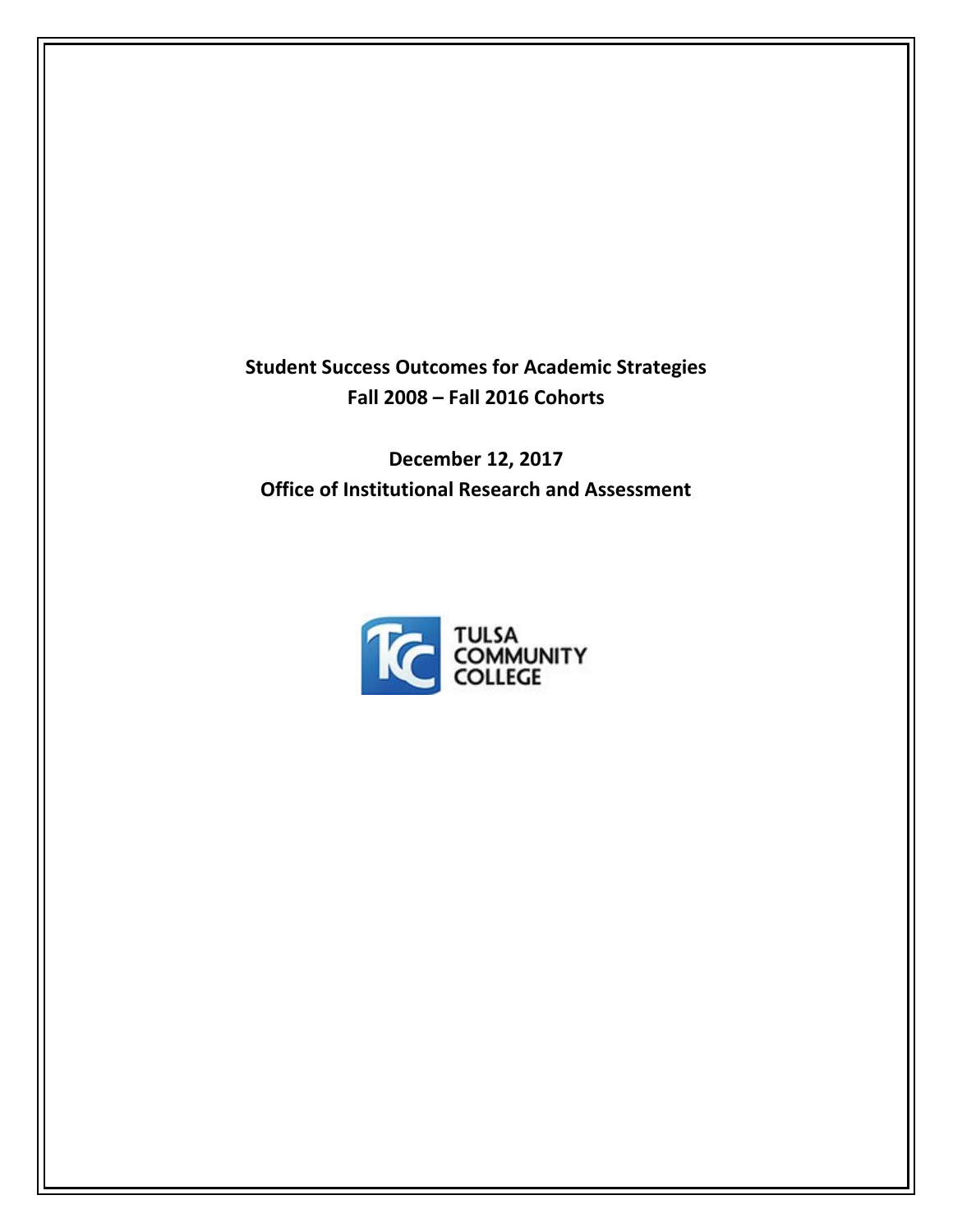### **Executive Summary**

This report summarizes the success outcomes of Tulsa Community College students who enrolled in Academic Strategies (ENGL 1003) compared to students who did not enroll in the course. The comparisons are between annual cohorts since Fall 2008, when the course was initiated. The student populations were composed of first‐time degree seeking students who enrolled in the fall term of each year. The following success comparisons and results were observed.

**Fall to Spring Persistence Rate ‐** Of the 15,450 first‐time degree seeking students who enrolled in ENGL 1003, 83.7% persisted to the following spring compared to 61.3% of the 15,747 students who did not enroll in the course.

**Fall to Fall Retention Rate ‐** Of the students who enrolled in ENGL 1003, 57.6% enrolled in the subsequent fall semester compared to 38.6% of students who did not enroll in the course.

**Graduation Within Three Years ‐** 12.3% of students who enrolled in ENGL 1003 graduated within three years compared to 8.2% of students who did not take ENGL 1003.

**Success Rates in Developmental Courses (Grades of C or Better) ‐** The highest grades received in Reading I and II (ENGL 0903, ENGL 0913), Writing I and II (ENGL 0923, ENGL 0933), and Math I, II, and II (MATH 0003, MATH 0055, MATH 0105, MATH 0013, MATH 0123) were accumulated for all cohort students. Of the grades received by students who enrolled in ENGL 1003, 67.2% were C or higher compared to 58.5% of grades for students who did not enroll in ENGL 1003. In addition, 77.7% of students who received a C or higher in ENGL 1003 also received a C or higher in developmental courses.

**Success Rates in Gateway Courses (Grades of C or Better) ‐** The highest grades received in gateway courses were accumulated for all cohort students. The courses included were: Composition I, Mathematics for Critical Thinking, College Algebra, General Biology for Non‐Majors, Introduction to Biology, U.S. History from 1492 to Civil War, U.S. History Civil War to Present, American Federal Government, and Introduction to Psychology (ENGL 1113, MATH 1473, MATH 1513, BIOL 1114, BIOL 1224, HIST 1483, HIST 1493, POLS 1113, PSYC 1113 respectively). Of the grades received by students who enrolled in ENGL 1003, 77.0% were C or higher compared to 72.1% of grades for students who did not enroll in ENGL 1003. In addition, 82.1% of students who earned a C or higher in ENGL 1003 also earned a C or higher in gateway courses.

The following tables and graphs represent the details for each comparison by annual cohort. For strategic planning purposes, a second series of tables summarizes the fall to spring persistence, fall to fall retention, and graduation within three years for full-time students only. The second set of tables follows the grade summaries for all students.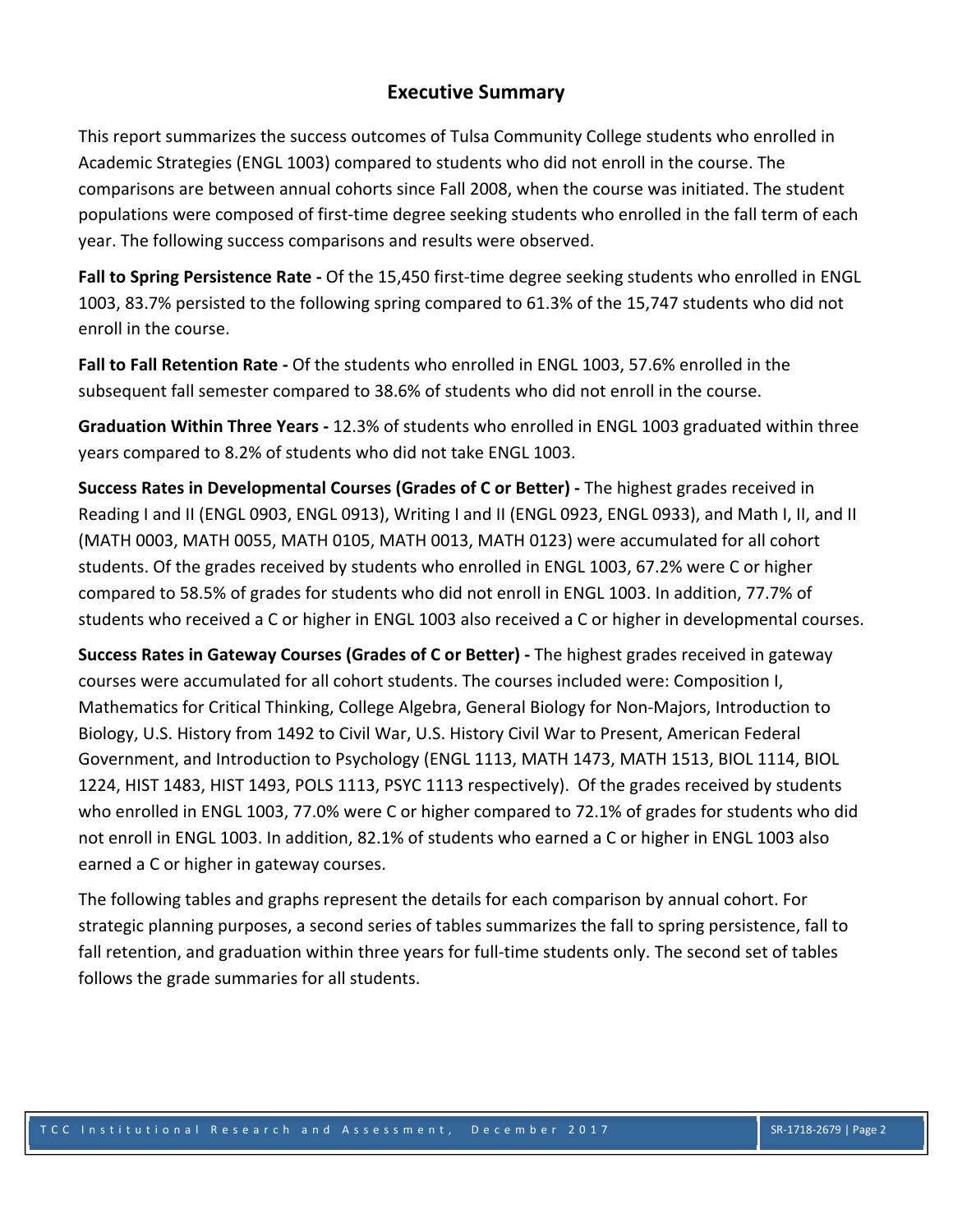# **Student Success Outcomes for Academic Strategies (Fall 2008 – Fall 2016 Cohorts)**

| Fall Cohort Enrollment Detail for Academic Strategies (AS) by Year Including AS Success (Full-time and Part-<br>time Students Combined) |                              |        |                                       |        |                                            |        |                                             |  |  |  |  |
|-----------------------------------------------------------------------------------------------------------------------------------------|------------------------------|--------|---------------------------------------|--------|--------------------------------------------|--------|---------------------------------------------|--|--|--|--|
| Cohort                                                                                                                                  | <b>Entire Fall</b><br>Cohort |        | Students Who Enrolled in<br><b>AS</b> |        | Students Who Earned a C<br>or Better in AS |        | <b>Students Who Did Not</b><br>Enroll in AS |  |  |  |  |
|                                                                                                                                         | Count                        | Count  | % of Total<br>Cohort                  | Count  | % of AS<br>Cohort                          | Count  | % of Total<br>Cohort                        |  |  |  |  |
| Fall<br>2008                                                                                                                            | 2,493                        | 1,111  | 44.6%                                 | 890    | 80.1%                                      | 1,382  | 55.4%                                       |  |  |  |  |
| Fall<br>2009                                                                                                                            | 3,994                        | 1,383  | 34.6%                                 | 1,130  | 81.7%                                      | 2,611  | 65.4%                                       |  |  |  |  |
| Fall<br>2010                                                                                                                            | 3,748                        | 1,277  | 34.1%                                 | 1,017  | 79.6%                                      | 2,471  | 65.9%                                       |  |  |  |  |
| Fall<br>2011                                                                                                                            | 3,497                        | 1,403  | 40.1%                                 | 1,115  | 79.5%                                      | 2,094  | 59.9%                                       |  |  |  |  |
| Fall<br>2012                                                                                                                            | 3,246                        | 1,235  | 38.0%                                 | 935    | 75.7%                                      | 2,011  | 62.0%                                       |  |  |  |  |
| Fall<br>$2013+$                                                                                                                         | 3,267                        | 2,058  | 63.0%                                 | 1,593  | 77.4%                                      | 1,209  | 37.0%                                       |  |  |  |  |
| Fall<br>2014+                                                                                                                           | 3,666                        | 2,336  | 63.7%                                 | 1,844  | 79.0%                                      | 1,330  | 36.3%                                       |  |  |  |  |
| Fall<br>2015+                                                                                                                           | 3,635                        | 2,255  | 62.0%                                 | 1,807  | 80.1%                                      | 1,380  | 38.0%                                       |  |  |  |  |
| Fall<br>2016+                                                                                                                           | 3,651                        | 2,392  | 65.5%                                 | 1,881  | 78.6%                                      | 1,259  | 34.5%                                       |  |  |  |  |
| <b>Total</b>                                                                                                                            | 31,197                       | 15,450 | 49.5%                                 | 12,212 | 79.0%                                      | 15,747 | 50.5%                                       |  |  |  |  |

†Beginning Fall 2013 all students placed into Developmental courses were required to enroll in Academic Strategies.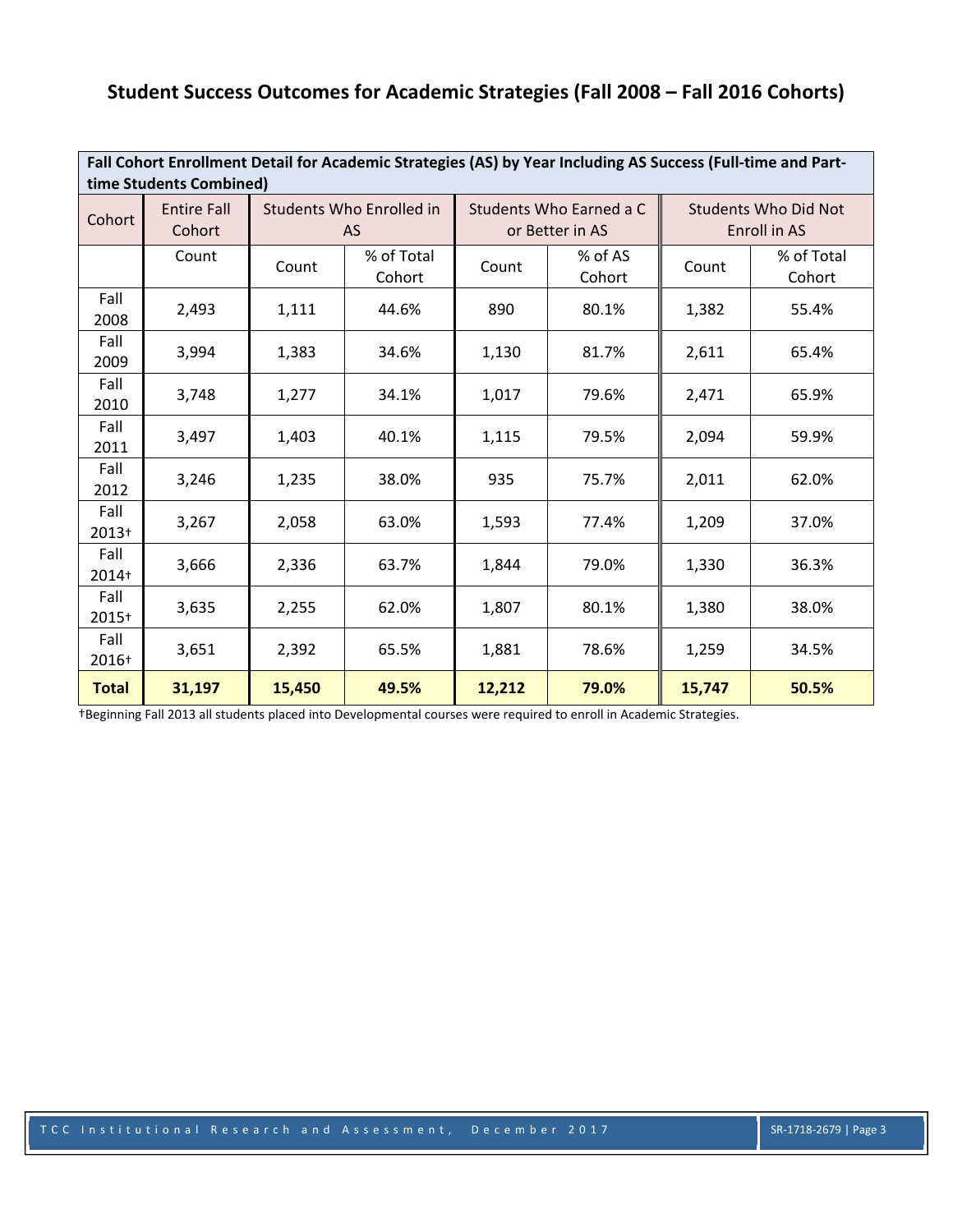| <b>Fall to Spring Persistence Rates (Full-time and Part-time Students Combined)</b> |                                       |                   |                                            |                              |                                                                 |                        |                              |                         |  |  |  |  |
|-------------------------------------------------------------------------------------|---------------------------------------|-------------------|--------------------------------------------|------------------------------|-----------------------------------------------------------------|------------------------|------------------------------|-------------------------|--|--|--|--|
| Cohort                                                                              | <b>Students Who Enrolled</b><br>in AS |                   | Students Who Earned a C<br>or Better in AS |                              | Students Who Did Not<br>Enroll in Academic<br><b>Strategies</b> |                        | <b>Entire Fall</b><br>Cohort |                         |  |  |  |  |
|                                                                                     | Count                                 | % of AS<br>Cohort | Count                                      | % of C or<br>Better in<br>AS | Count                                                           | % of Non-<br>AS Cohort | Count                        | % of<br>Total<br>Cohort |  |  |  |  |
| <b>Fall 2008</b>                                                                    | 977                                   | 87.9%***          | 848                                        | 95.3%***                     | 875                                                             | 63.3%                  | 1,852                        | 74.3%                   |  |  |  |  |
| Fall 2009                                                                           | 1,215                                 | 87.9%***          | 1,072                                      | 94.9%***                     | 1,596                                                           | 61.1%                  | 2,811                        | 70.4%                   |  |  |  |  |
| <b>Fall 2010</b>                                                                    | 1,077                                 | 84.3%***          | 951                                        | 93.5%***                     | 1,516                                                           | 61.4%                  | 2,593                        | 69.2%                   |  |  |  |  |
| <b>Fall 2011</b>                                                                    | 1,192                                 | 85.0%***          | 1,039                                      | 93.2%***                     | 1,407                                                           | 67.2%                  | 2,599                        | 74.3%                   |  |  |  |  |
| <b>Fall 2012</b>                                                                    | 1,036                                 | 83.9%***          | 891                                        | 95.3%***                     | 1,326                                                           | 65.9%                  | 2,362                        | 72.8%                   |  |  |  |  |
| Fall 2013+                                                                          | 1,677                                 | 81.5%***          | 1,461                                      | 91.7%***                     | 681                                                             | 56.3%                  | 2,358                        | 72.2%                   |  |  |  |  |
| Fall 2014+                                                                          | 1,933                                 | 82.7%***          | 1,696                                      | 92.0%***                     | 778                                                             | 58.5%                  | 2,711                        | 73.9%                   |  |  |  |  |
| Fall 2015+                                                                          | 1,858                                 | 82.4%***          | 1,668                                      | 92.3%***                     | 808                                                             | 58.6%                  | 2,666                        | 73.3%                   |  |  |  |  |
| Fall 2016+                                                                          | 1,967                                 | 82.2%***          | 1,732                                      | 92.1%***                     | 670                                                             | 53.2%                  | 2,637                        | 72.2%                   |  |  |  |  |
| <b>Total</b>                                                                        | 12,932                                | 83.7%***          | 9,562                                      | 93.0%***                     | 9,657                                                           | 61.3%                  | 22,589                       | 72.4%                   |  |  |  |  |

|  | Fall to Spring Persistence Rates (Full-time and Part-time Students Combined) |  |
|--|------------------------------------------------------------------------------|--|
|  |                                                                              |  |

†Beginning Fall 2013 all students enrolled in Developmental courses were required to enroll in Academic Strategies.

\*\*\*Students enrolling in Academic Strategies persisted to spring at significantly higher rates compared to Non‐Academic Strategies students, *p* < .001.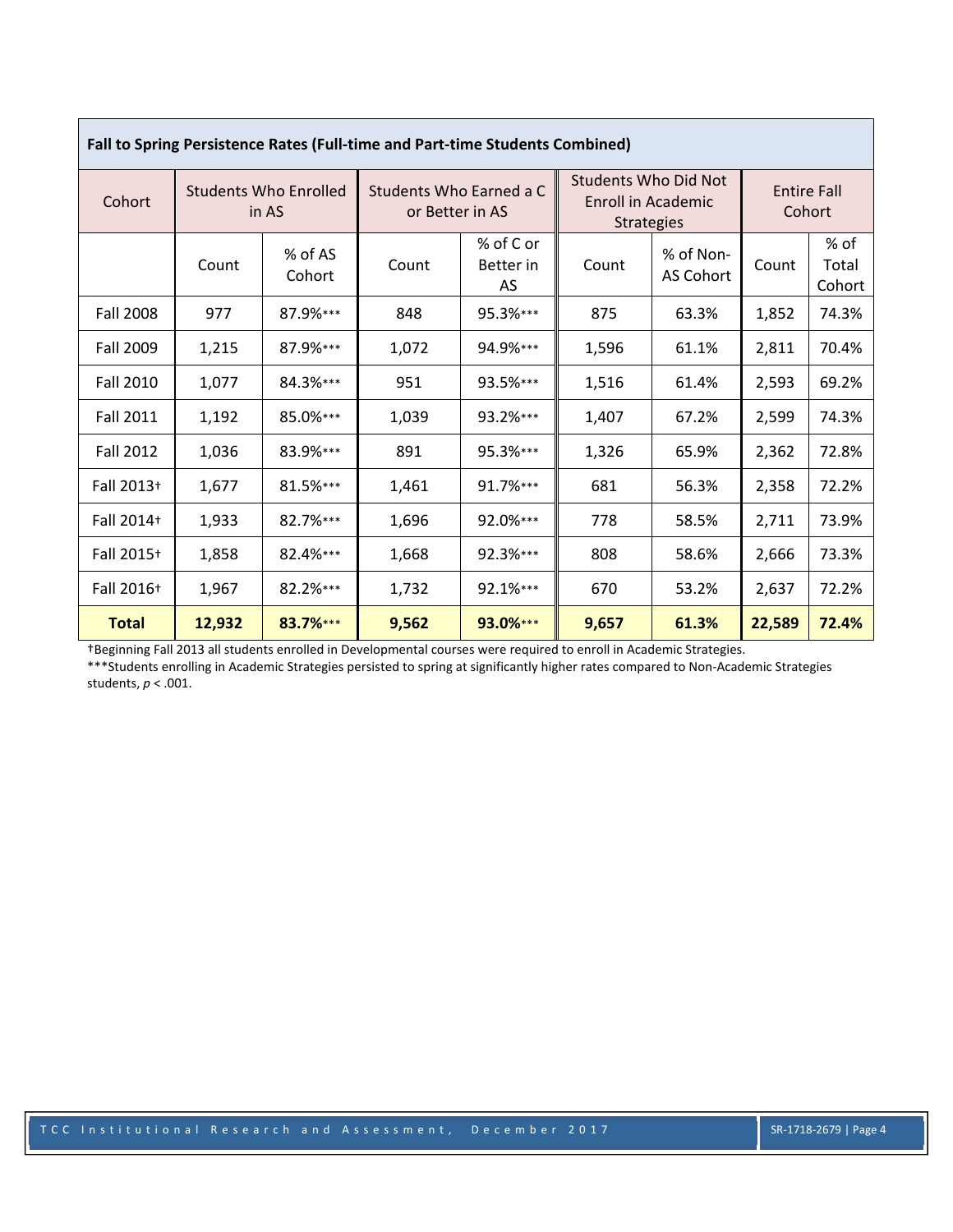| Fall to Fall Retention Rates (Full-time and Part-time Students Combined) |                              |                   |                         |                              |                      |                        |        |                         |  |  |  |
|--------------------------------------------------------------------------|------------------------------|-------------------|-------------------------|------------------------------|----------------------|------------------------|--------|-------------------------|--|--|--|
| Cohort                                                                   | <b>Students Who Enrolled</b> |                   | Students Who Earned a C |                              | Students Who Did Not |                        |        | <b>Entire Fall</b>      |  |  |  |
|                                                                          | in AS                        |                   | or Better in AS         |                              | Enroll in AS         |                        | Cohort |                         |  |  |  |
|                                                                          | Count                        | % of AS<br>Cohort | Count                   | % of C or<br>Better in<br>AS | Count                | % of Non-<br>AS Cohort | Count  | % of<br>Total<br>Cohort |  |  |  |
| <b>Fall 2008</b>                                                         | 715                          | 64.4%***          | 678                     | 76.2%***                     | 607                  | 43.9%                  | 1,322  | 53.0%                   |  |  |  |
| <b>Fall 2009</b>                                                         | 798                          | 57.7%***          | 758                     | 67.1%***                     | 979                  | 37.5%                  | 1,777  | 44.5%                   |  |  |  |
| <b>Fall 2010</b>                                                         | 777                          | 60.8%***          | 730                     | 71.8%***                     | 917                  | 37.1%                  | 1,694  | 45.2%                   |  |  |  |
| <b>Fall 2011</b>                                                         | 778                          | 55.5%***          | 750                     | 67.3%***                     | 836                  | 39.9%                  | 1,614  | 46.2%                   |  |  |  |
| <b>Fall 2012</b>                                                         | 682                          | 55.2%***          | 645                     | 69.0%***                     | 787                  | 39.1%                  | 1,469  | 45.3%                   |  |  |  |
| Fall 2013+                                                               | 1,138                        | 55.3%***          | 1,091                   | 68.5%***                     | 423                  | 35.0%                  | 1,561  | 47.8%                   |  |  |  |
| Fall 2014+                                                               | 1,283                        | 54.9%***          | 1,239                   | 67.2%***                     | 498                  | 37.4%                  | 1,781  | 48.6%                   |  |  |  |
| Fall 2015+                                                               | 1,337                        | 59.3%***          | 1,288                   | 71.3%***                     | 555                  | 40.2%                  | 1,892  | 52.0%                   |  |  |  |
| Fall 2016+                                                               | 1,398                        | 58.4%***          | 1,339                   | 71.2%***                     | 479                  | 38.0%                  | 1,877  | 51.4%                   |  |  |  |
| <b>Total</b>                                                             | 8,906                        | 57.6%***          | 8,518                   | 69.8%***                     | 6,081                | 38.6%                  | 14,987 | 48.0%                   |  |  |  |

| Fall to Fall Retention Rates (Full-time and Part-time Students Combined |  |
|-------------------------------------------------------------------------|--|
|                                                                         |  |

Г

†Beginning Fall 2013 all students enrolled in Developmental courses were required to enroll in Academic Strategies.

\*\*\*Students enrolling in Academic Strategies enrolled at significantly higher rates for second fall semester compared to Non‐Academic Strategies students, *p* < .001.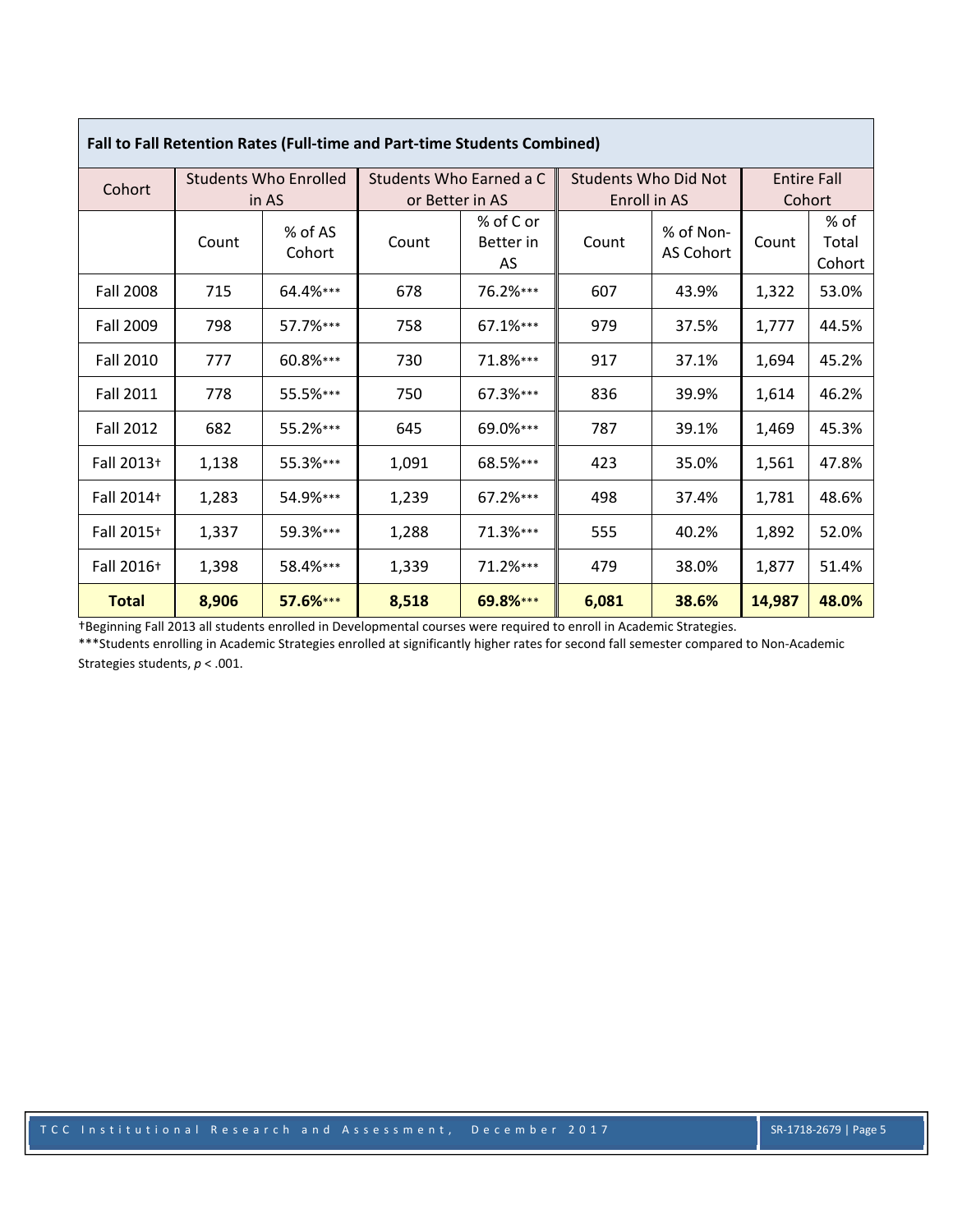| Cohort           | <b>Students Who Enrolled</b><br>in AS |                             | Students Who Earned a C<br>or Better in AS |                              | <b>Students Who Did Not</b><br>Enroll in AS |                        | <b>Entire Fall</b><br>Cohort |                         |
|------------------|---------------------------------------|-----------------------------|--------------------------------------------|------------------------------|---------------------------------------------|------------------------|------------------------------|-------------------------|
|                  | Count                                 | % of AS<br>Cohort           | Count                                      | % of C or<br>Better in<br>AS | Count                                       | % of Non-<br>AS Cohort | Count                        | % of<br>Total<br>Cohort |
| <b>Fall 2008</b> | 145                                   | 13.1%***                    | 144                                        | 16.2%***                     | 118                                         | 8.5%                   | 263                          | 10.5%                   |
| <b>Fall 2009</b> | 175                                   | 12.7%***                    | 174                                        | 15.4%***                     | 184                                         | 7.0%                   | 359                          | 9.0%                    |
| <b>Fall 2010</b> | 191                                   | 15.0%***                    | 191                                        | 18.8%***                     | 171                                         | 6.9%                   | 362                          | 9.7%                    |
| <b>Fall 2011</b> | 195                                   | 13.9%***                    | 194                                        | 17.4%***                     | 161                                         | 7.7%                   | 356                          | 10.2%                   |
| <b>Fall 2012</b> | 143                                   | 11.6%***                    | 140                                        | 15.0%***                     | 152                                         | 7.6%                   | 295                          | 9.1%                    |
| Fall 2013+       | 212                                   | 10.3%                       | 209                                        | 13.1%                        | 142                                         | 11.7%                  | 354                          | 10.8%                   |
| Fall 2014+       | 266                                   | 11.4%                       | 263                                        | 14.3%                        | 147                                         | 11.1%                  | 413                          | 11.3%                   |
| Fall 2015+       |                                       |                             |                                            | Available after Summer 2018  |                                             |                        |                              |                         |
| Fall 2016+       |                                       | Available after Summer 2019 |                                            |                              |                                             |                        |                              |                         |
| <b>Total</b>     | 1,327                                 | 12.3%***                    | 1,315                                      | 15.4%***                     | 1,075                                       | 8.2%                   | 2,402                        | 10.0%                   |

### **Graduation From TCC Within Three Years (Full‐time and Part‐time Students Combined)**

†Beginning Fall 2013 all students enrolled in Developmental courses were required to enroll in Academic Strategies.

\*\*\*Students enrolling in Academic Strategies graduated within 3 years at significantly higher rates compared to Non‐Academic Strategies students, *p* < .001.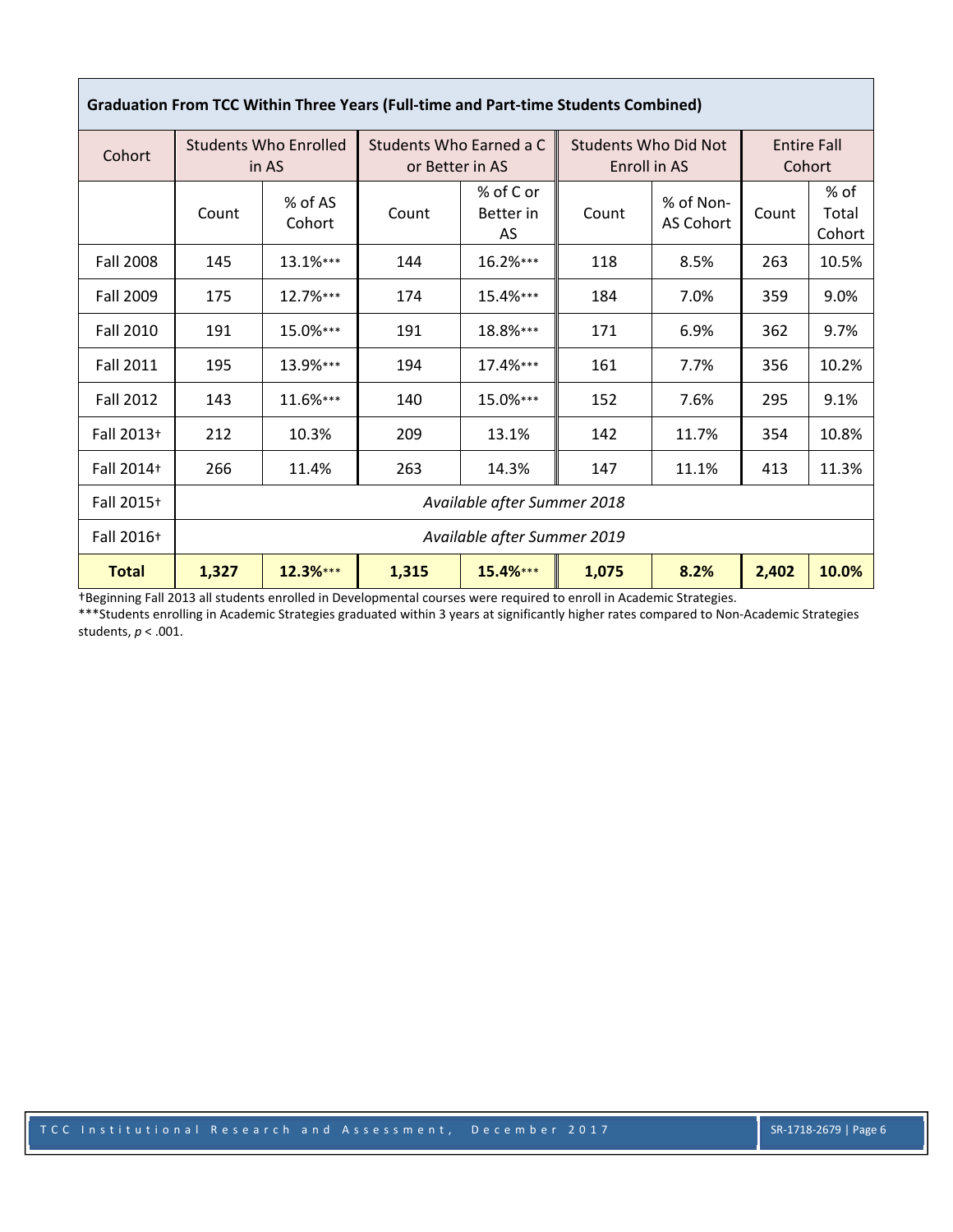| Combined)              |                                      |                                |                                      |                                            |                                      |                                             |                                         |                           |
|------------------------|--------------------------------------|--------------------------------|--------------------------------------|--------------------------------------------|--------------------------------------|---------------------------------------------|-----------------------------------------|---------------------------|
| Cohort                 |                                      | Students Who Enrolled in<br>AS |                                      | Students Who Earned a C or<br>Better in AS |                                      | <b>Students Who Did Not</b><br>Enroll in AS |                                         | <b>Entire Fall Cohort</b> |
| <b>Fall 2008</b>       | 1,354 of<br>1,931<br>Grades          | $70.1\%***$                    | 1,204 of<br>1,561 Grades             | 77.1%***                                   | 1,185 of<br>1,929<br>Grades          | 61.4%                                       | 2,539<br>of<br>3,860<br>Grades          | 65.8%                     |
| Fall 2009              | 1,502 of<br>2,333<br>Grades          | 64.4%***                       | 1,386 of<br>1,019 Grades             | 72.2%***                                   | 2,056 of<br>3,490<br>Grades          | 58.9%                                       | 3,558<br>of<br>5,823<br>Grades          | 61.1%                     |
| <b>Fall 2010</b>       | 1,402 of<br>2,094<br>Grades          | 67.0%***                       | $1,262$ of<br>1,703 Grades           | 74.1%***                                   | 1,886 of<br>3,362<br>Grades          | 56.1%                                       | 3,288<br>of<br>5,456<br>Grades          | 60.3%                     |
| <b>Fall 2011</b>       | 1,583 of<br>2,428<br>Grades          | 65.2%***                       | 1,449 of<br>1,932 Grades             | 75.0%***                                   | 1,801 of<br>2,972<br>Grades          | 60.6%                                       | 3,384<br>of<br>5,400<br>Grades          | 62.7%                     |
| <b>Fall 2012</b>       | 1,390 of<br>2,152<br>Grades          | 64.6%***                       | 1,317 of<br>1,644 Grades             | 80.1%***                                   | 1,590 of<br>2,710<br>Grades          | 58.7%                                       | 2,980<br>of<br>4,860<br>Grades          | 61.3%                     |
| Fall 2013 <sup>+</sup> | 2,426 of<br>3,655<br>Grades          | 66.4%***                       | $2,262$ of<br>2,936 Grades           | 77.0%***                                   | 374 of 741<br>Grades                 | 50.5%                                       | 2,800<br>of<br>4,396<br>Grades          | 63.7%                     |
| Fall 2014 <sup>+</sup> | 2,245 of<br>3,455<br>Grades          | 65.0%***                       | $2,104$ of<br>2,810 Grades           | 74.9%***                                   | 452 of 809<br>Grades                 | 55.9%                                       | 2,697<br>of<br>4,264<br>Grades          | 63.3%                     |
| Fall 2015 <sup>+</sup> | 1,829 of<br>2,847<br>Grades          | 64.2%***                       | 1,711 of<br>2,293 Grades             | 74.6%*                                     | 469 of 828<br>Grades                 | 56.6%                                       | 2,298<br>of<br>3,675<br>Grades          | 62.5%                     |
| Fall 2016 <sup>+</sup> | 2,102 of<br>3,164<br>Grades          | 66.4%***                       | 1,947 of<br>2,482 Grades             | 78.4%***                                   | 401 of 756<br>Grades                 | 53.0%                                       | 2,503<br>оf<br>3,914<br>Grades          | 63.9%                     |
| <b>Total</b>           | 15,833 of<br>24,059<br><b>Grades</b> | 65.8%***                       | 14,642 of<br>19,280<br><b>Grades</b> | 75.9%***                                   | 10,214 of<br>17,597<br><b>Grades</b> | 58.0%                                       | 26,047<br>of<br>41,648<br><b>Grades</b> | 62.5%                     |

Student Success Rates in Developmental Courses (Grades of C or Better, Full-time and Part-time Students

1) For grades, a student's highest grade across all attempts in a particular course was used.

2) Developmental courses included ENGL 0903 (Reading I), ENGL 0913 (Reading II), ENGL 0923 (Writing I), ENGL 0933 (Writing II), MATH 0003 (Math I), MATH 0013 (Math II), MATH 0055 (Math I & II), MATH 0105 (Beginning and Intermediate Algebra), and MATH 0123 (Intermediate Algebra).

†Beginning Fall 2013 all students placing into Developmental courses were required to enroll in Academic Strategies.

\*\*\*Students enrolled in Academic Strategies performed significantly better compared to Non‐Academic Strategies students, *p* < .001.

Data for these tables were extracted from TCC's Operational Data Store on August 30, 2017.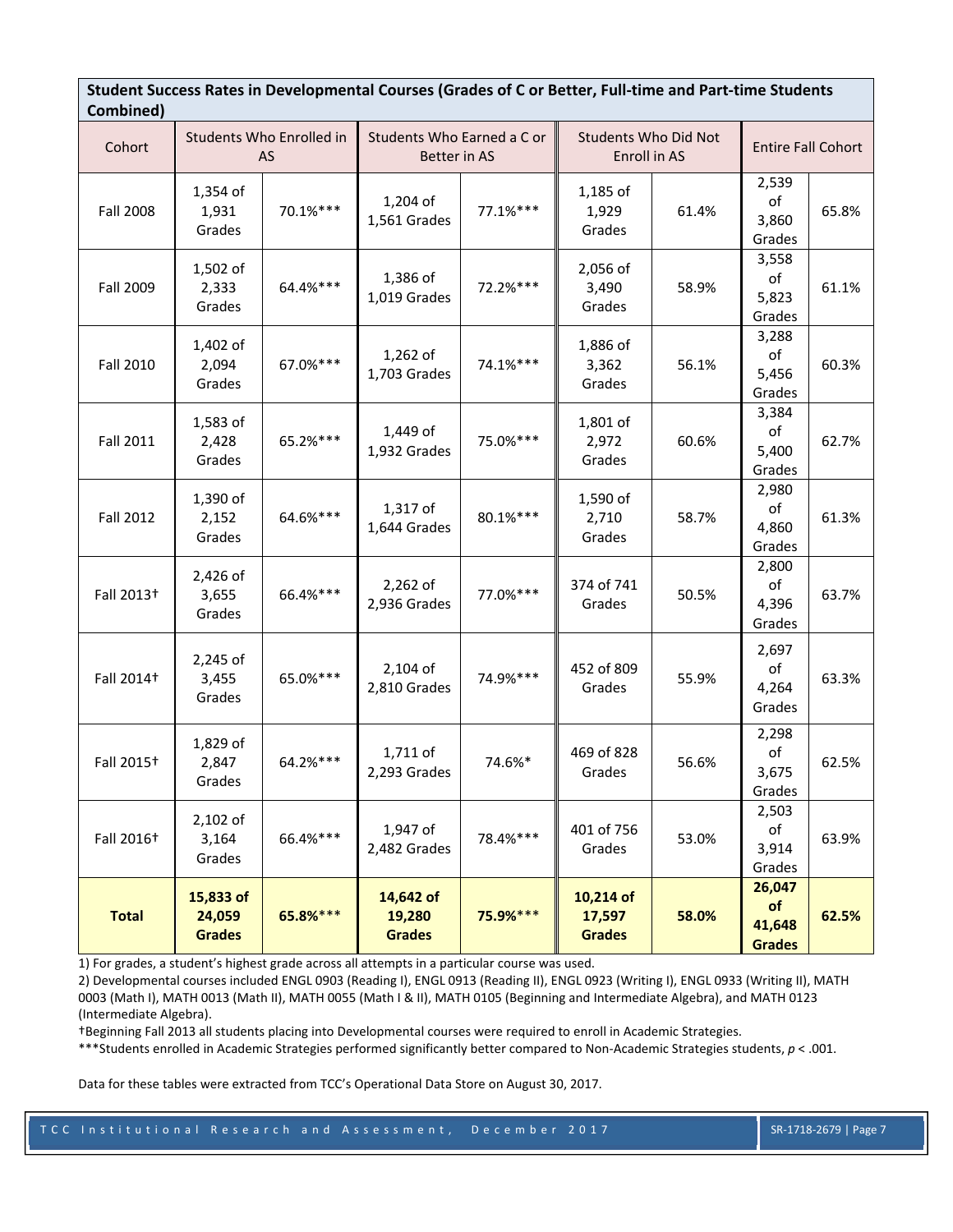| Combined)              | Nates in Gateway Courses (Grades or C or Better) i |                                |                                            |          |                                      |                                             |                                               |                                |  |  |
|------------------------|----------------------------------------------------|--------------------------------|--------------------------------------------|----------|--------------------------------------|---------------------------------------------|-----------------------------------------------|--------------------------------|--|--|
| Cohort                 |                                                    | Students Who Enrolled in<br>AS | Students Who Earned a C or<br>Better in AS |          |                                      | <b>Students Who Did Not</b><br>Enroll in AS |                                               | <b>Total of Fall</b><br>Cohort |  |  |
| <b>Fall 2008</b>       | 3,214 of<br>4,201<br>Grades                        | 76.5%***                       | 3,027 of<br>3,746 Grades                   | 80.8%*** | 2,886 of<br>4,018<br>Grades          | 71.8%                                       | 6,100<br>of<br>8,219<br>Grades                | 74.2%                          |  |  |
| <b>Fall 2009</b>       | 4,008 of<br>5,247<br>Grades                        | 76.4%***                       | 3,819 of<br>4,772 Grades                   | 80.0%*** | 4,936 of<br>6,934<br>Grades          | 71.2%                                       | 8,944<br>of<br>12,181<br>Grades               | 73.4%                          |  |  |
| <b>Fall 2010</b>       | 3,662 of<br>4,783<br>Grades                        | 76.6%***                       | 3,472 of<br>4,290 Grades                   | 80.9%*** | 4,491 of<br>6,425<br>Grades          | 69.9%                                       | 8,153<br>of<br>11,208<br>Grades               | 72.7%                          |  |  |
| <b>Fall 2011</b>       | 3,830 of<br>5,068<br>Grades                        | 75.6%***                       | 3,691 of<br>4,640 Grades                   | 79.5%*** | 3,995 of<br>5,642<br>Grades          | 70.8%                                       | 7,825<br>of<br>10,710<br>Grades               | 73.1%                          |  |  |
| <b>Fall 2012</b>       | 3,156 of<br>4,153<br>Grades                        | 76.0%***                       | 3,024 of<br>3,763 Grades                   | 80.4%*** | 3,760 of<br>5,202<br>Grades          | 72.3%                                       | 6,916<br>of<br>9,315<br>Grades                | 73.9%                          |  |  |
| Fall 2013 <sup>+</sup> | 5,113 of<br>6,653<br>Grades                        | 76.9%***                       | 4,946 of<br>6,040 Grades                   | 81.9%*** | 2,101 of<br>2,863<br>Grades          | 73.4%                                       | 7,214<br>of<br>9,516<br>Grades                | 75.8%                          |  |  |
| Fall 2014 <sup>+</sup> | 6,051 of<br>7,815<br>Grades                        | 77.4%**                        | 5,836 of<br>6,892 Grades                   | 84.7%*** | 2,544 of<br>3,395<br>Grades          | 74.9%                                       | 8,595<br>$_{\mathsf{of}}$<br>11,210<br>Grades | 76.7%                          |  |  |
| Fall 2015 <sup>+</sup> | 5,827 of<br>7,459<br>Grades                        | 78.1%**                        | 5,660 of<br>6,793 Grades                   | 83.3%*** | 2,805 of<br>3,712<br>Grades          | 75.6%                                       | 8,632<br>of<br>11,171<br>Grades               | 77.3%                          |  |  |
| Fall 2016 <sup>+</sup> | 4,367 of<br>5,658<br>Grades                        | 77.2%***                       | 4,166 of<br>4,987 Grades                   | 83.5%*** | 1,875 of<br>2,620<br>Grades          | 71.6%                                       | 6,242<br>of<br>8,278<br>Grades                | 75.4%                          |  |  |
| <b>Total</b>           | 39,228 of<br>51,037<br><b>Grades</b>               | 76.9%***                       | 37,641 of<br>45,923<br><b>Grades</b>       | 82.0%*** | 29,393 of<br>40,811<br><b>Grades</b> | 72.0%                                       | 68,621<br>of<br>91,846<br><b>Grades</b>       | 74.7%                          |  |  |

Student Success Rates in Gateway Courses (Grades of C or Better, Full-time and Part-time Students

1) For grades, a student's highest grade across all attempts in a particular course was used.

2) Gateway courses included ENGL 1113 (Composition I), MATH 1473 (Mathematics for Critical Thinking), MATH 1513 (College Algebra), BIOL 1114 (General Biology for Non‐Majors), BIOL 1224 (Introduction to Biology for Majors), HIST 1483 (U.S. History ‐ 1492 to the Civil War Era), HIST 1493 (U.S. History ‐ Civil War Era to the Present), POLS 1113 (American Federal Government), and PSYC 1113 (Introduction to Psychology).

†Beginning Fall 2013 all students placing into Developmental courses were required to enroll in Academic Strategies.

\*\*\*Students enrolled in Academic Strategies performed significantly better compared to Non‐Academic Strategies students, *p* < .001.

\*\*Students enrolled in Academic Strategies performed significantly better compared to Non‐Academic Strategies students, *p* < .01. Data for these tables were extracted from TCC's Operational Data Store on August 30, 2017.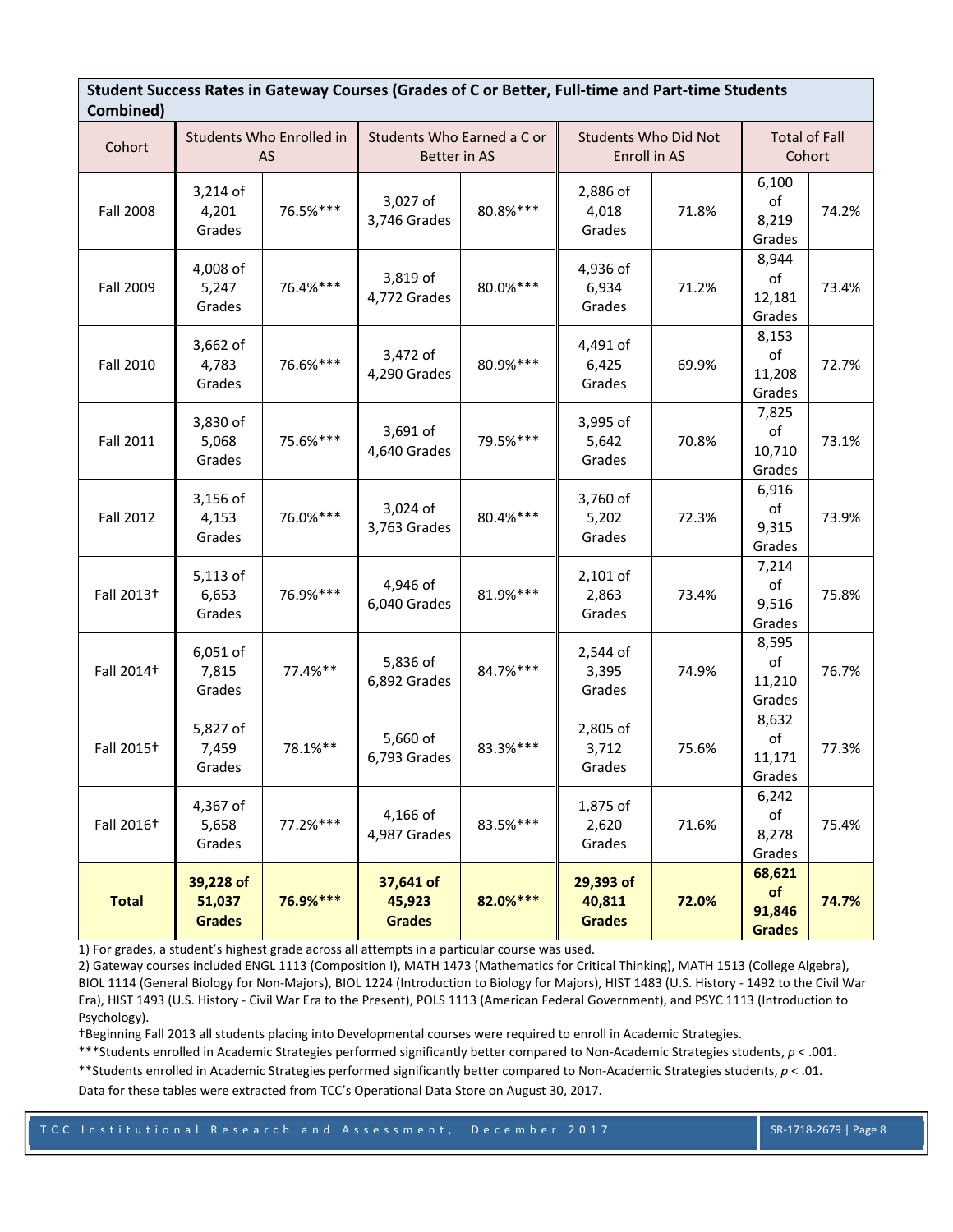## **Full‐time Student Summaries**

| Full-time Student Fall Cohort Enrollment Detail for Academic Strategies (AS) By Year Including AS Success |                              |                                              |                      |       |                                            |                                                    |                      |  |  |  |  |
|-----------------------------------------------------------------------------------------------------------|------------------------------|----------------------------------------------|----------------------|-------|--------------------------------------------|----------------------------------------------------|----------------------|--|--|--|--|
| Cohort                                                                                                    | <b>Entire Fall</b><br>Cohort | <b>Students Who Enrolled in</b><br><b>AS</b> |                      |       | Students Who Earned a C<br>or Better in AS | <b>Students Who Did Not</b><br><b>Enroll in AS</b> |                      |  |  |  |  |
|                                                                                                           | Count                        | Count                                        | % of Total<br>Cohort | Count | % of AS<br>Cohort                          | Count                                              | % of Total<br>Cohort |  |  |  |  |
| Fall<br>2008                                                                                              | 1,684                        | 942                                          | 55.9%                | 778   | 82.6%                                      | 742                                                | 44.1%                |  |  |  |  |
| Fall<br>2009                                                                                              | 2,313                        | 1,102                                        | 47.6%                | 936   | 84.9%                                      | 1,211                                              | 52.4%                |  |  |  |  |
| Fall<br>2010                                                                                              | 1,978                        | 876                                          | 44.3%                | 726   | 82.9%                                      | 1,102                                              | 55.7%                |  |  |  |  |
| Fall<br>2011                                                                                              | 1,986                        | 1,018                                        | 51.3%                | 842   | 82.7%                                      | 968                                                | 48.7%                |  |  |  |  |
| Fall<br>2012                                                                                              | 1,666                        | 827                                          | 49.6%                | 667   | 80.7%                                      | 839                                                | 50.4%                |  |  |  |  |
| Fall<br>2013+                                                                                             | 1,721                        | 1,255                                        | 72.9%                | 1,003 | 79.9%                                      | 466                                                | 27.1%                |  |  |  |  |
| Fall<br>2014+                                                                                             | 2,059                        | 1,485                                        | 72.1%                | 1,224 | 82.4%                                      | 574                                                | 27.9%                |  |  |  |  |
| Fall<br>2015+                                                                                             | 2,099                        | 1,476                                        | 70.3%                | 1,214 | 82.2%                                      | 623                                                | 29.7%                |  |  |  |  |
| Fall<br>2016+                                                                                             | 1,935                        | 1,432                                        | 74.0%                | 1,187 | 82.9%                                      | 503                                                | 26.0%                |  |  |  |  |
| <b>Total</b>                                                                                              | 17,441                       | 10,413                                       | 59.7%                | 8,577 | 82.4%                                      | 7,028                                              | 40.3%                |  |  |  |  |

†Beginning Fall 2013 all students placed into Developmental courses were required to enroll in Academic Strategies.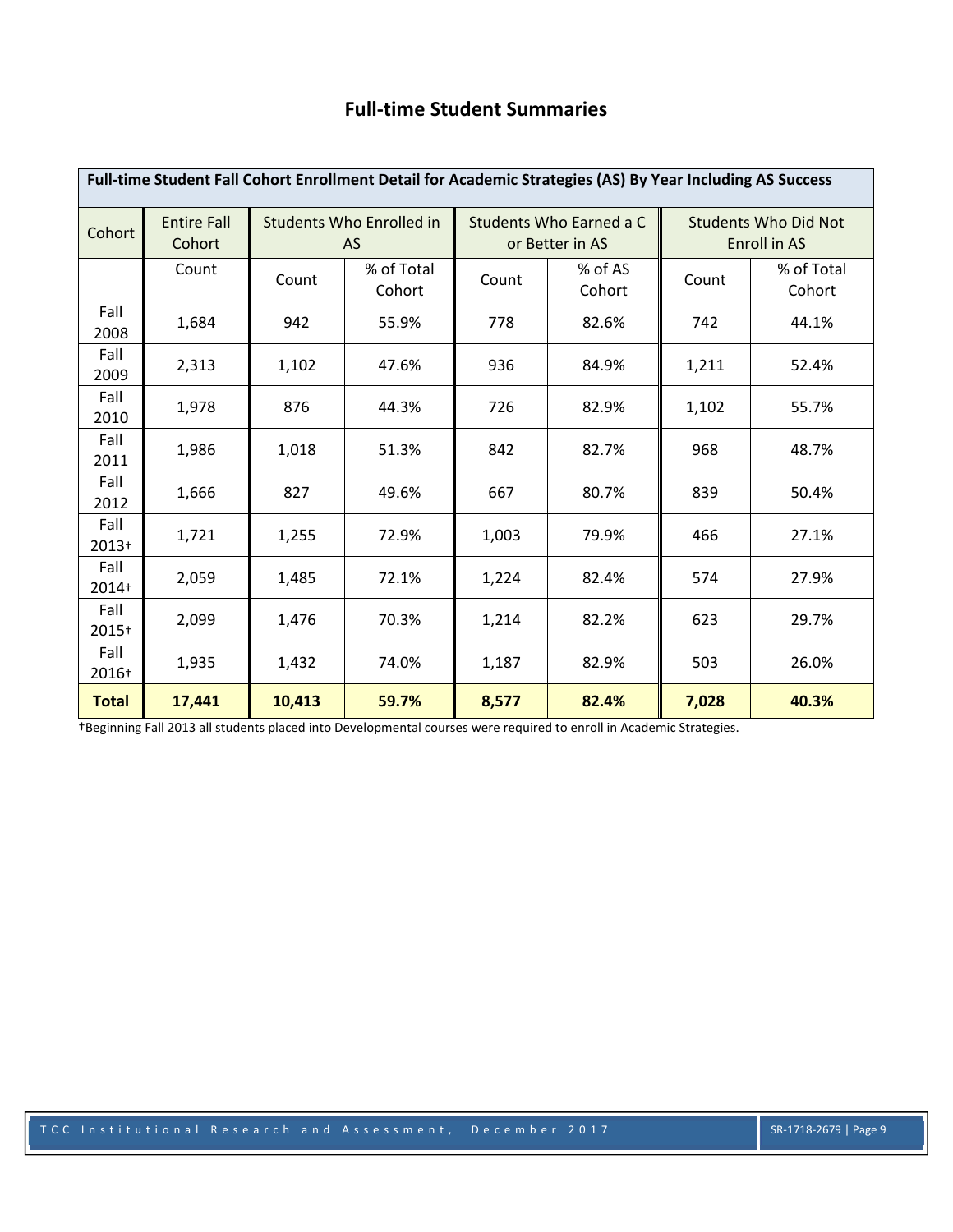|                  |                                       | <b>Full-time Student Fall to Spring Persistence Rates</b> |                                            |                              |                                                                        |                        |                                 |                         |
|------------------|---------------------------------------|-----------------------------------------------------------|--------------------------------------------|------------------------------|------------------------------------------------------------------------|------------------------|---------------------------------|-------------------------|
| Cohort           | <b>Students Who Enrolled</b><br>in AS |                                                           | Students Who Earned a C<br>or Better in AS |                              | Students Who Did Not<br><b>Enroll in Academic</b><br><b>Strategies</b> |                        | <b>Full-time Fall</b><br>Cohort |                         |
|                  | Count                                 | % of AS<br>Cohort                                         | Count                                      | % of C or<br>Better in<br>AS | Count                                                                  | % of Non-<br>AS Cohort | Count                           | % of<br>Total<br>Cohort |
| <b>Fall 2008</b> | 848                                   | 90.0%***                                                  | 751                                        | 96.5%***                     | 508                                                                    | 68.5%                  | 1,356                           | 80.5%                   |
| <b>Fall 2009</b> | 997                                   | $90.5%***$                                                | 898                                        | 95.9%***                     | 939                                                                    | 77.5%                  | 1,936                           | 83.7%                   |
| <b>Fall 2010</b> | 774                                   | 88.4%***                                                  | 692                                        | 95.3%***                     | 831                                                                    | 75.4%                  | 1,605                           | 81.1%                   |
| <b>Fall 2011</b> | 898                                   | 88.2%***                                                  | 797                                        | 94.7%***                     | 726                                                                    | 75.0%                  | 1,624                           | 81.8%                   |
| <b>Fall 2012</b> | 734                                   | 88.8%***                                                  | 649                                        | 97.3%***                     | 640                                                                    | 76.3%                  | 1,374                           | 82.5%                   |
| Fall 2013+       | 1,075                                 | 85.7%***                                                  | 951                                        | 94.8%***                     | 330                                                                    | 70.8%                  | 1,405                           | 81.6%                   |
| Fall 2014+       | 1,287                                 | 86.7%***                                                  | 1,155                                      | 94.4%***                     | 407                                                                    | 70.9%                  | 1,694                           | 82.3%                   |
| Fall 2015+       | 1,258                                 | 85.2%***                                                  | 1,144                                      | 94.2%***                     | 443                                                                    | 71.1%                  | 1,701                           | 81.0%                   |
| Fall 2016+       | 1,231                                 | 86.0%***                                                  | 1,117                                      | 94.1%***                     | 350                                                                    | 69.6%                  | 1,581                           | 81.7%                   |
| <b>Total</b>     | 9,102                                 | 87.4%***                                                  | 8,154                                      | 95.1%***                     | 5,174                                                                  | 73.6%                  | 14,276                          | 81.9%                   |

†Beginning Fall 2013 all students enrolled in Developmental courses were required to enroll in Academic Strategies.

\*\*\*Full-time students enrolling in Academic Strategies persisted to spring at significantly higher rates compared to Non-Academic Strategies students, *p* < .001.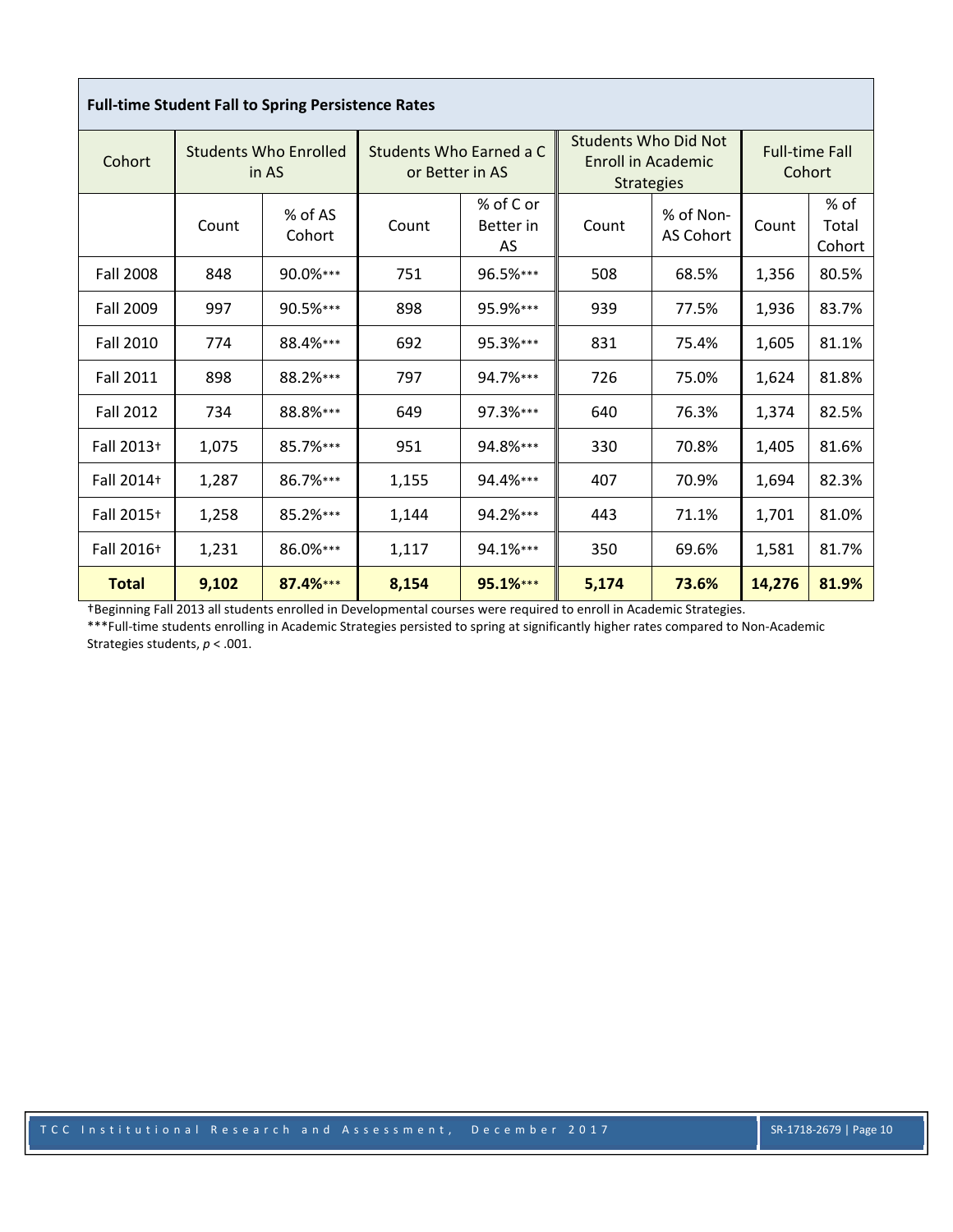| <b>Full-time Student Fall to Fall Retention Rates</b> |       |                              |                 |                              |                             |                        |        |                         |  |  |  |
|-------------------------------------------------------|-------|------------------------------|-----------------|------------------------------|-----------------------------|------------------------|--------|-------------------------|--|--|--|
| Cohort                                                |       | <b>Students Who Enrolled</b> |                 | Students Who Earned a C      | <b>Students Who Did Not</b> |                        |        | <b>Full-time Fall</b>   |  |  |  |
|                                                       |       | in AS                        | or Better in AS |                              |                             | <b>Enroll in AS</b>    | Cohort |                         |  |  |  |
|                                                       | Count | % of AS<br>Cohort            | Count           | % of C or<br>Better in<br>AS | Count                       | % of Non-<br>AS Cohort | Count  | % of<br>Total<br>Cohort |  |  |  |
| <b>Fall 2008</b>                                      | 622   | 66.0%***                     | 598             | 76.9%***                     | 371                         | 50.0%                  | 993    | 59.0%                   |  |  |  |
| Fall 2009                                             | 671   | 60.9%***                     | 646             | 69.0%***                     | 583                         | 48.1%                  | 1,254  | 54.2%                   |  |  |  |
| <b>Fall 2010</b>                                      | 571   | $65.2%***$                   | 546             | 75.2%***                     | 508                         | 46.1%                  | 1,079  | 54.6%                   |  |  |  |
| <b>Fall 2011</b>                                      | 597   | 58.6%***                     | 581             | 69.0%***                     | 421                         | 43.5%                  | 1,018  | 51.3%                   |  |  |  |
| <b>Fall 2012</b>                                      | 499   | 60.3%***                     | 474             | $71.1%***$                   | 392                         | 46.7%                  | 891    | 53.5%                   |  |  |  |
| Fall 2013+                                            | 757   | $60.3%***$                   | 728             | 72.6%***                     | 221                         | 47.4%                  | 978    | 56.8%                   |  |  |  |
| Fall 2014+                                            | 902   | 60.7%***                     | 872             | 71.2%***                     | 269                         | 46.9%                  | 1,171  | 56.9%                   |  |  |  |
| Fall 2015+                                            | 930   | 63.0%***                     | 900             | 74.1%***                     | 306                         | 49.1%                  | 1,236  | 58.9%                   |  |  |  |
| Fall 2016+                                            | 925   | 64.6%***                     | 891             | 75.1%***                     | 250                         | 49.7%                  | 1,175  | 60.7%                   |  |  |  |
| <b>Total</b>                                          | 6,474 | 62.2%***                     | 6,236           | 72.7%***                     | 3,321                       | 47.3%                  | 9,795  | 56.2%                   |  |  |  |

†Beginning Fall 2013 all students enrolled in Developmental courses were required to enroll in Academic Strategies.

\*\*\*Full-time students enrolling in Academic Strategies enrolled at significantly higher rates for second fall semester compared to Non-Academic Strategies students, *p* < .001.